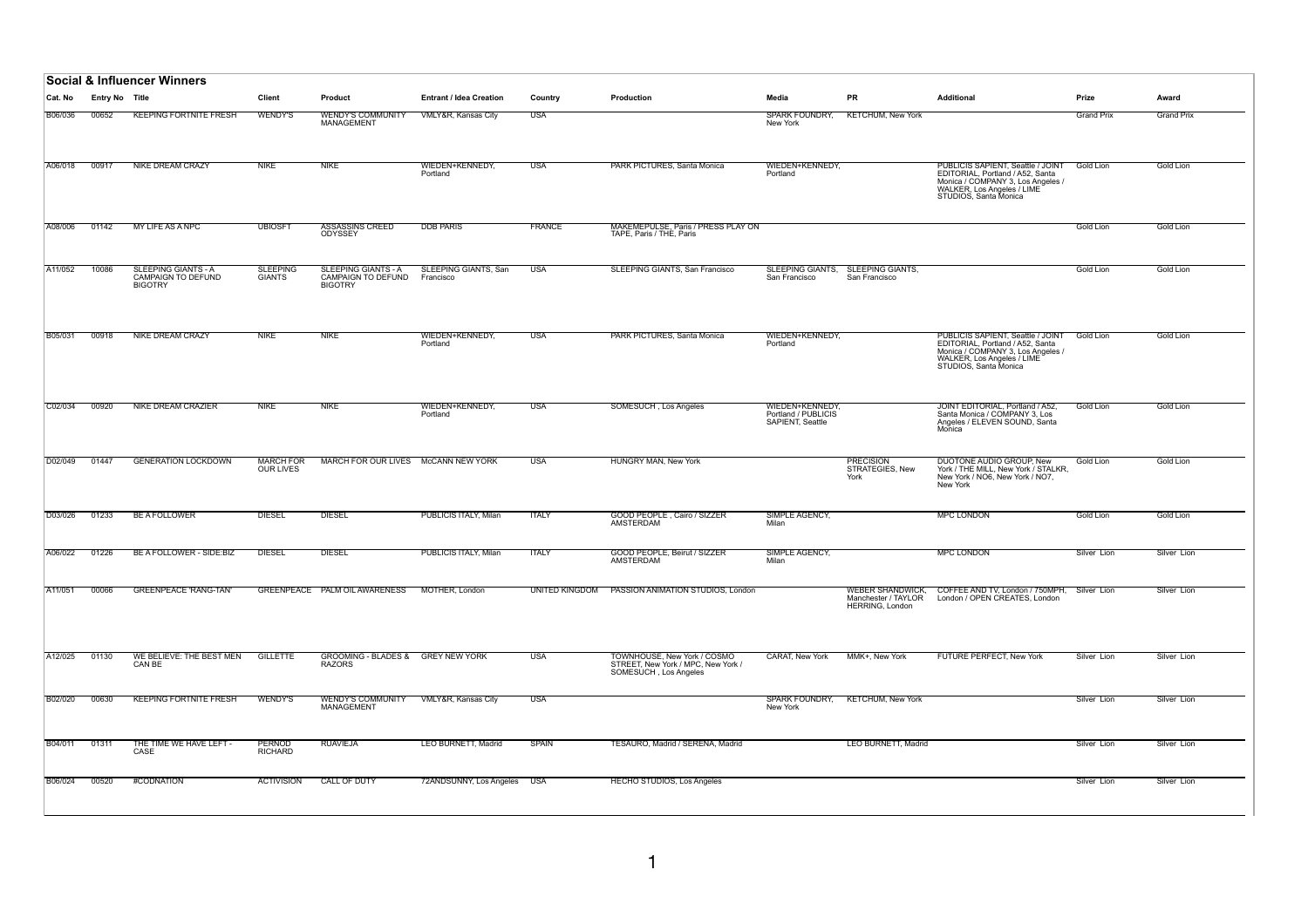| <b>B07/003</b> | 00042 | ADDRESS THE FUTURE                            | <b>CARLINGS</b>                      | THE DIGITAL<br>COLLECTION                | VIRTUE, Copenhagen                                              | <b>DENMARK</b>        |                                                                                                                                                   |                                     |                                                                  |                                                                          | Silver Lion        | Silver Lion        |
|----------------|-------|-----------------------------------------------|--------------------------------------|------------------------------------------|-----------------------------------------------------------------|-----------------------|---------------------------------------------------------------------------------------------------------------------------------------------------|-------------------------------------|------------------------------------------------------------------|--------------------------------------------------------------------------|--------------------|--------------------|
| C02/043        | 01229 | DIESEL X MUSTAFA                              | <b>DIESEL</b>                        | <b>DIESEL</b>                            | PUBLICIS ITALY, Milan                                           | <b>ITALY</b>          | <b>COURAGE FILM PRODUCTION, Milan</b>                                                                                                             | SIMPLE AGENCY,<br>Milan             |                                                                  |                                                                          | Silver Lion        | Silver Lion        |
| C03/068        | 01230 | HA(U)TE COUTURE                               | <b>DIESEL</b>                        | <b>DIESEL</b>                            | PUBLICIS ITALY, Milan                                           | <b>TTALY</b>          | SIZZER AMSTERDAM / STINK STUDIOS,<br>New York                                                                                                     | SIMPLE AGENCY,<br>Milan             |                                                                  | MPC LONDON / PRODIGIOUS ITALY, Silver Lion<br>Milan / THE MILL, New York |                    | Silver Lion        |
| D03/020        | 01147 | MY LIFE AS A NPC                              | <b>UBIOSFT</b>                       | <b>ASSASSINS CREED</b><br><b>ODYSSEY</b> | <b>DDB PARIS</b>                                                | <b>FRANCE</b>         | <b>MAKEMEPULSE, Paris / PRESS PLAY ON</b><br>TAPE, Paris / THE, Paris                                                                             |                                     |                                                                  |                                                                          | Silver Lion        | Silver Lion        |
| D06/008        | 01235 | BE A FOLLOWER - SIDE:BIZ                      | <b>DIESEL</b>                        | <b>DIESEL</b>                            | PUBLICIS ITALY, Milan                                           | <b>TTALY</b>          | <b>GOOD PEOPLE, Beirut / SIZZER</b><br><b>AMSTERDAM</b>                                                                                           | SIMPLE AGENCY,<br>Milan             |                                                                  | <b>MPC LONDON</b>                                                        | Silver Lion        | Silver Lion        |
| E02/017        | 01106 | <b>NBA SELLOUTS</b>                           | <b>HULU</b>                          | <b>HULU NBA LIVE</b>                     | <b>DEUTSCH LA</b>                                               | <b>USA</b>            | HUNGRY MAN, Los Angeles / UNION<br>EDITORIAL, Los Angeles                                                                                         |                                     | <b>DEUTSCH LA</b>                                                | HULU, Santa Monica                                                       | Silver Lion        | Silver Lion        |
| F04/145        | 01510 | <b>FIRST SHAVE</b>                            | PROCTOR &<br><b>GAMBLE</b><br>CANADA | <b>GILLETTE</b>                          | <b>GREY CANADA, Toronto</b>                                     | <b>CANADA</b>         | SKIN & BONES, Toronto / ROOSTER<br>POST PRODUCTION. Toronto / THE<br>VANITY, Toronto / CYLINDER SOUND &<br>FILM. Toronto / FORT YORK VFX. Toronto | <b>GREY CANADA,</b><br>Toronto      | MMK+, New York                                                   |                                                                          | Silver Lion        | Silver Lion        |
| F05/015        | 00273 | <b>EXPLAINS A LOT</b>                         |                                      | <b>BURGER KING BURGER KING</b>           | COOLR, London                                                   | <b>UNITED KINGDOM</b> |                                                                                                                                                   |                                     |                                                                  |                                                                          | Silver Lion        | Silver Lion        |
| A06/009        | 00457 | <b>BLOCK WISH</b>                             | HOK-ELANTO   ALEPA<br>S GROUP        |                                          | HOK-ELANTO, Helsinki /<br>SOK MEDIA, Helsinki                   | <b>FINLAND</b>        | ACCENTURE, Helsinki / WÖRKS.<br>Helsinki / ZEELAND, Helsinki / BOUTIQUE,<br>Helsinki                                                              | <b>CARAT, Helsinki</b>              | <b>NETPROFILE</b><br>FINLAND, Helsinki                           | TBWA\HELSINKI / S-GROUP, Helsinki Bronze Lion                            |                    | <b>Bronze Lion</b> |
| A06/016        | 01055 | BK BOT                                        |                                      | <b>BURGER KING BURGER KING</b>           | DAVID, Miami                                                    | USA                   | COSMO STREET, Santa Monica /<br>BEACON STREET STUDIOS, Los Angeles New York<br>/ MULLENLOWE, Boston                                               | <b>HORIZON MEDIA,</b>               | <b>ALISON BROD</b><br>MARKETING +<br>COMMUNICATIONS,<br>New York | <b>BURGER KING, Miami</b>                                                | <b>Bronze Lion</b> | <b>Bronze Lion</b> |
| A07/010        | 00980 | A WORLD WITHOUT BORDERS AEROMEXICO AEROMEXICO |                                      |                                          | OGILVY COLOMBIA,<br>Bogotá / OGILVY, Mexico City                | <b>COLOMBIA</b>       | <b>DIREKTOR FILMS, Bogotá</b>                                                                                                                     |                                     | OGILVY PUBLIC<br>RELATIONS, New York STUDIO, Bogotá              | <b>OGILVY, Mexico City / DAVID</b>                                       | <b>Bronze Lion</b> | <b>Bronze Lion</b> |
| A10/011        | 01088 | THE FIREFLY                                   | <b>BRADESCO</b>                      | INSTITUTIONAL                            | PUBLICIS BRASIL, São<br>Paulo                                   | <b>BRAZIL</b>         | PUBLICIS BRASIL, São Paulo                                                                                                                        | <b>PUBLICIS BRASIL</b><br>São Paulo | PUBLICIS BRASIL, São<br>Paulo                                    |                                                                          | Bronze Lion        | <b>Bronze Lion</b> |
| A11/018        | 00715 | <b>I LOVE MY BALLS</b>                        | <b>EL CANCER</b>                     | LIGA CONTRA CLINICAL CHECK-UP            | WUNDERMAN THOMPSON, PERU<br>Lima / WUNDERMAN<br>PHANTASIA, Lima |                       | SANTIAGO, Lima / DIEGO DIBOS SOUND WUNDERMAN<br>LAB, Lima / DANIEL BENGOA<br>PHOTOGRAPHY, Lima                                                    | PHANTASIA, Lima                     | ORANGE 360, Lima                                                 |                                                                          | <b>Bronze Lion</b> | <b>Bronze Lion</b> |
| A11/028        | 01238 | <b>INSTA NOVELS</b>                           | THE NEW<br>YORK PUBLIC<br>LIBRARY    | <b>LITERATURE</b>                        | <b>MOTHER NEW YORK</b>                                          | USA                   | HORNET, New York / MAGOZ, Malmo /<br>STRANGE BEAST, London / BUCK<br>DESIGN, New York / PSYOP, New York                                           |                                     |                                                                  |                                                                          | <b>Bronze Lion</b> | <b>Bronze Lion</b> |
| <b>B02/034</b> | 01188 | <b>GO BACK TO AFRICA</b>                      | BLACK &<br>ABROAD                    | <b>BLACK &amp; ABROAD</b>                | FCB/SIX, Toronto                                                | CANADA                | ROOSTER POST PRODUCTION, Toronto / INITIATIVE, Toronto GLOSSY, Toronto<br><b>GRAYSON MATTHEWS, Toronto</b>                                        |                                     |                                                                  |                                                                          | <b>Bronze Lion</b> | <b>Bronze Lion</b> |
| <b>B02/058</b> | 01458 | MILES FOR THE PEOPLE                          | <b>RECLAME</b><br>AQUI               | <b>RECLAME AQUI</b>                      | GREY BRAZIL, São Paulo                                          | <b>BRAZIL</b>         | GREY BRAZIL, São Paulo                                                                                                                            | GREY BRAZIL, São<br>Paulo           | GREY BRAZIL, São<br>Paulo                                        |                                                                          | <b>Bronze Lion</b> | <b>Bronze Lion</b> |
| <b>B03/028</b> | 00791 | LEGAL-ADE                                     | <b>KRAFT HEINZ</b>                   | <b>COUNTRY TIME</b><br><b>LEMONADE</b>   | LEO BURNETT CHICAGO                                             | USA                   | <b>HARBOR PICTURE COMPANY, New York</b>                                                                                                           |                                     |                                                                  |                                                                          | <b>Bronze Lion</b> | <b>Bronze Lion</b> |
| B03/045        | 00908 | THE POPSICLE ELECTIONS                        | LOS<br><b>PALETEROS</b>              | <b>CHURCHILLETA</b>                      | JOTABEQU GREY, San José COSTA RICA                              |                       | JOTABEQU GREY, San José                                                                                                                           | CAMEDIA<br>CENTRAL, San José José   | JOTABEQU GREY, San                                               |                                                                          | Bronze Lion        | Bronze Lion        |